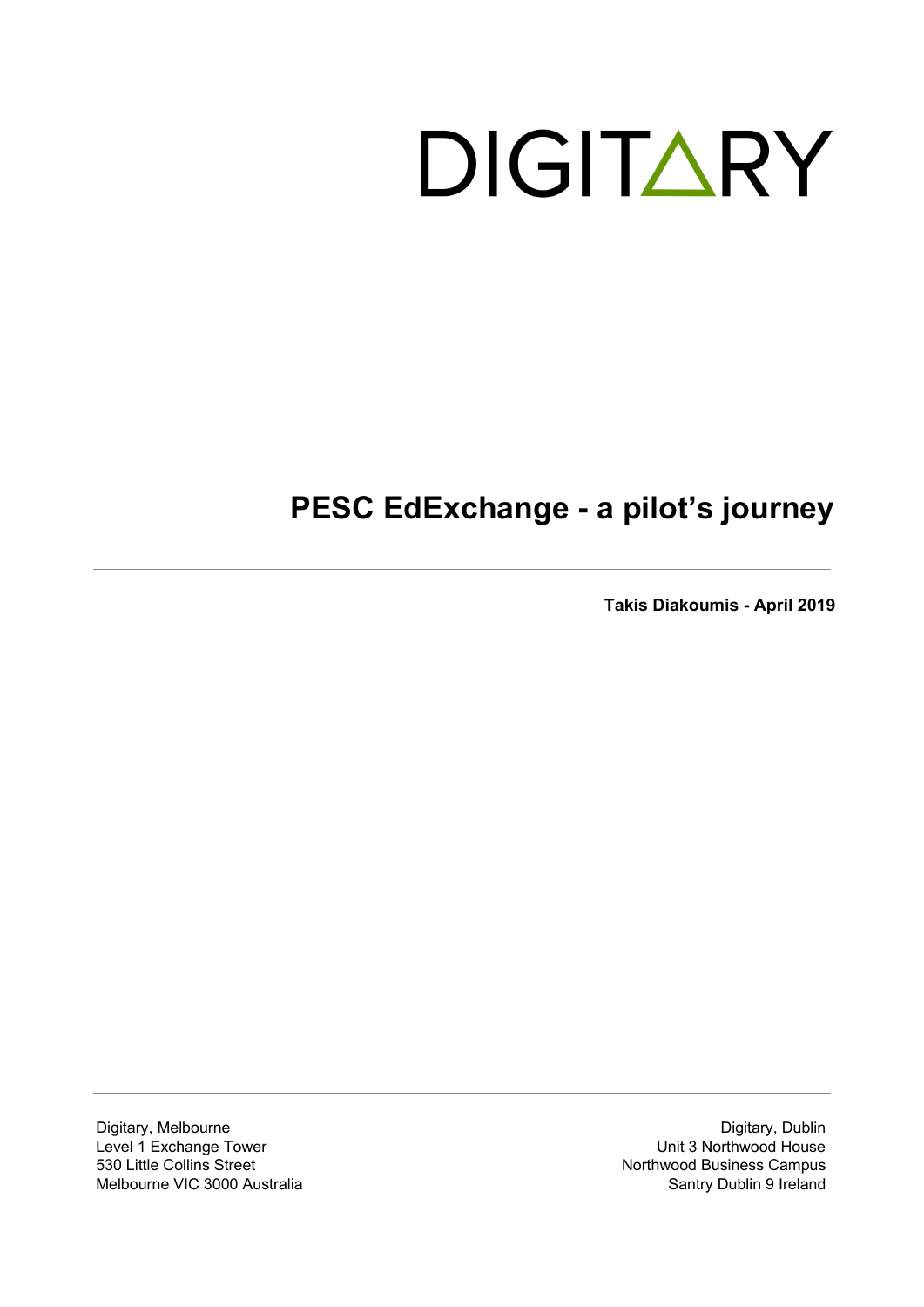#### Mobility for growth

Access to opportunity has always been linked to people's capacity to be mobile. Human evolution has depended on learning and mobility. Mobility and freedom go hand in hand, unfettered by boundaries, constraints and limitations - physical or mental. For us to continue our own personal evolution through movement across geographic borders or even industry sectors, we continue to seek further education and higher learning. In doing so, we acknowledge that we may no longer have a single career in our lifetime but many and that we value and pursue lifelong learning as much to fulfil that reality as to reach our full self.

#### A global exchange

To support this mass people movement across national and international boundaries, institutions have typically entered into contracts with each other or through compatible vendor tools and services. The result has been good commonality of data and interoperability between grouped or paired institutions, but still a great divide across local sectors and certainly more so globally.

The PESC standards and their associated initiatives remain central to solving the right problem here and help focus our efforts back on the learners we support. EdExchange as the vehicle, provides a reliable and consistent approach where partners seek each other out and then trade information as a part of a standardised and consistent exchange. The global potential for easily sharing information across the EdExchange network should not only simplify and accelerate the path for learners but also for institutions and service providers alike.

#### Standards and protocols

Standards like PESC help us manage risk in complex and sometimes chaotic environments. They facilitate a shared understanding of a common problem and bring interested parties together to help and coordinate a solution. Standards help us define consistent protocols that are easily understood and help others assimilate the same information quickly and easily.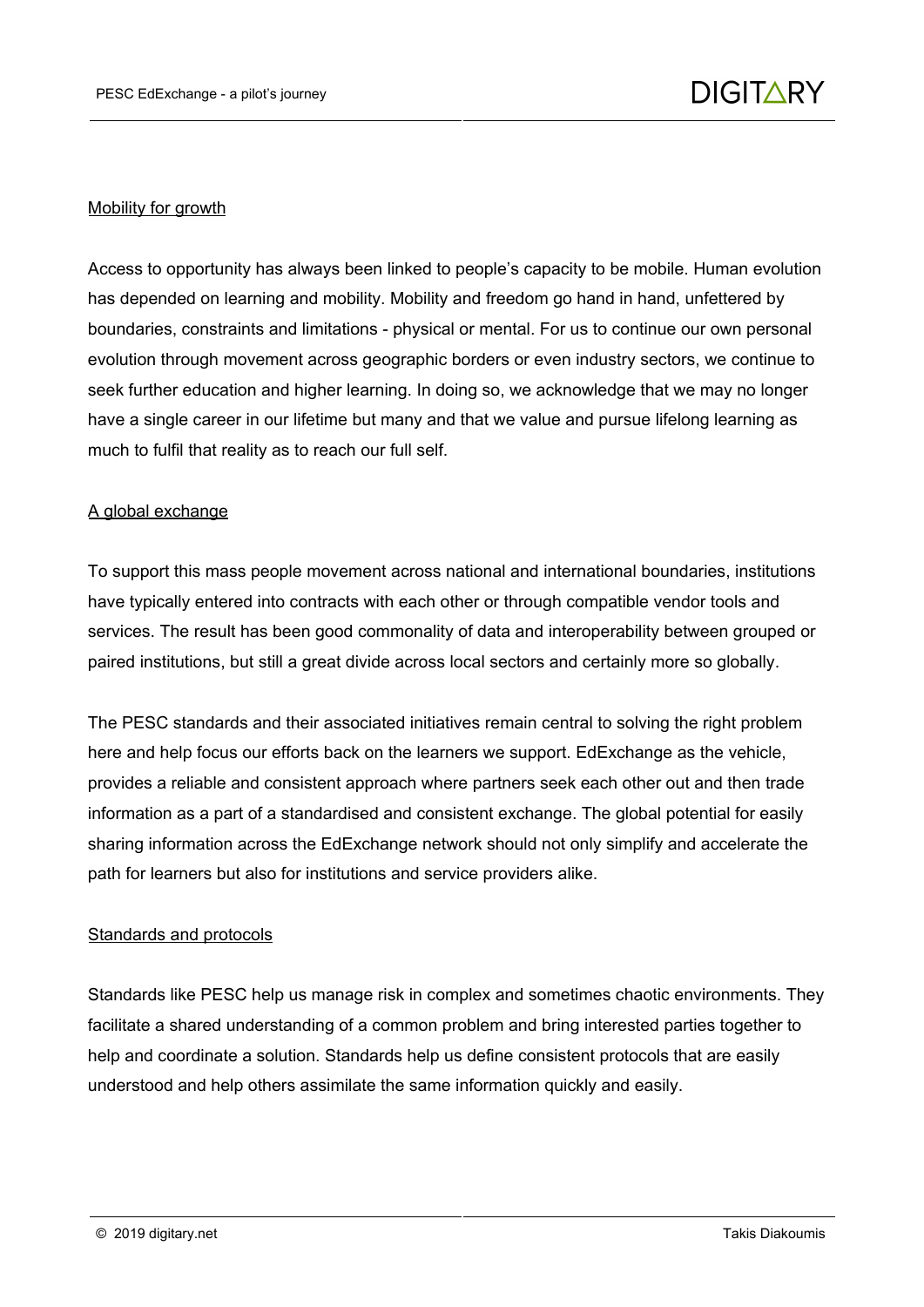While standards continue to offer the best chance at sharing information in an agreed language, they all too often fail. The up-front cost can be high for those adopting, with a delayed return realised sometimes well into the future as partners slowly join the collective. Also, by their very nature, standards are political - we all have different views of our respective world and biases towards what we are more familiar with and especially what we have spent years investing in and building on our own.

Through PESC, the EdExchange group meets to push these standards forward and to learn from our shared experiences as various organisations test the waters as pilots. Language here becomes critical where we must begin to talk in real terms about delivery and production, where a series of proofs materialise and begin to fulfil that original vision. Organisations engaging in pilots should do so with the aim to release their experience back to the community so that the system may reach that critical mass where this enormous benefit is realised.

#### What were our goals?

From the outset we intended to complete an end-to-end interaction that reached deeply into our respective systems, where learner information was securely kept and released in accordance with strict controls.

Defining clear goals forced us to reevaluate our purpose and solidify the core use cases we aimed to support. Goals helped clarify the WHY to our more engineering and operational HOW and WHAT. Through regular conversations between our pilot partner Educational Credential Evaluators (ECE) and ourselves as well as the other EdExchange group participants, we worked through problems together, considered each other's specific needs and adapted to this shifting space to arrive at our simple and clear goals:

- 1. Send a successful transcript request for a consenting learner whose credentials are held by the requestee.
- 2. Send a suitable response back to the requestor where the learner does not exist within the requestee's system.
- 3. Send a suitable response back to the requestor where the learner does not provide consent for access to their credentials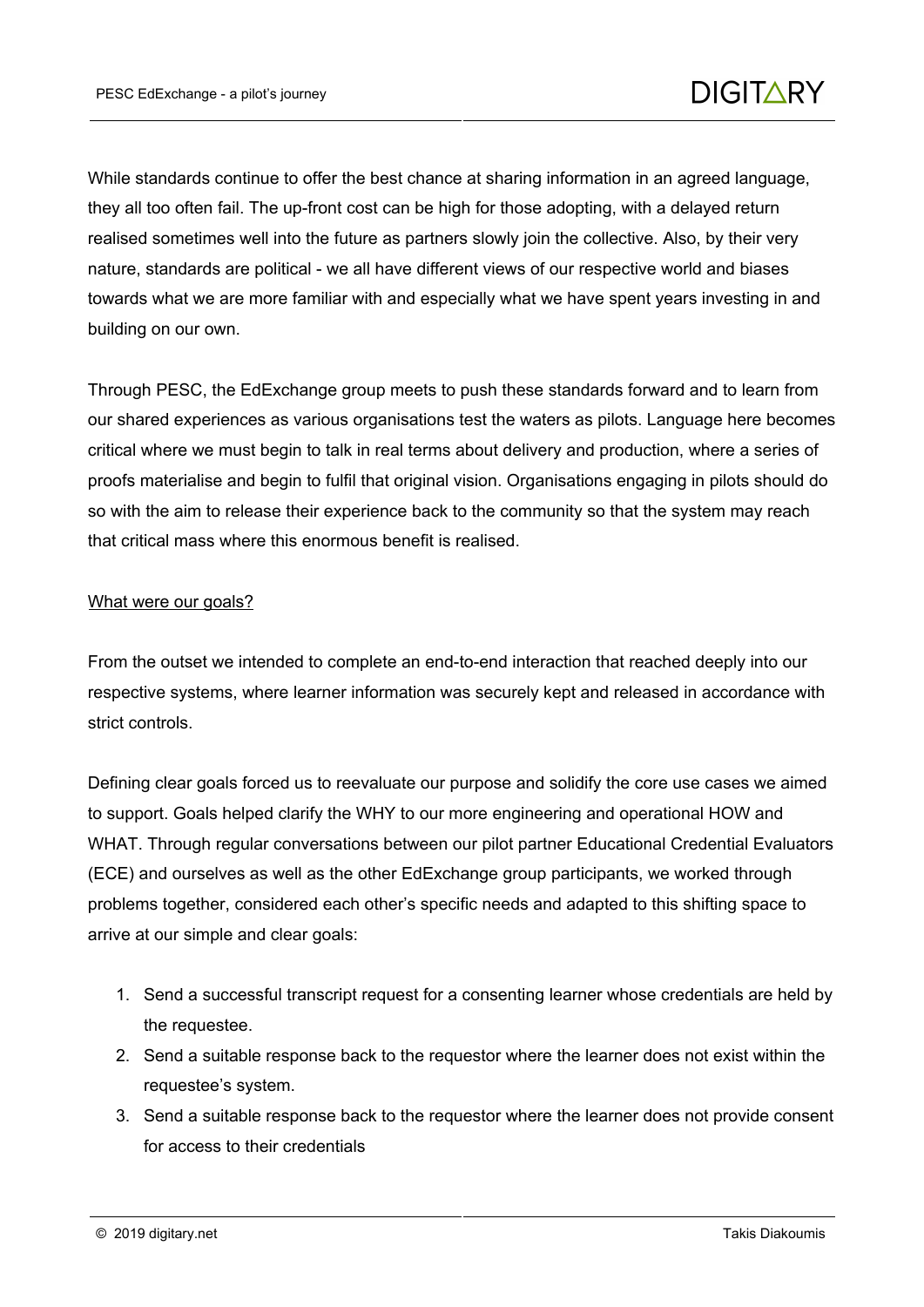#### As a learner…

To frame our conversation back to relevant use cases, we removed any specific technology or framework from the discussion and started with understanding the learner's journey. While we can relate more than a single journey to the problem, the case where a learner wishes to pursue further study was identified as a core or critical path. This particular use case contains sufficient generalisation to allow easy application to other scenarios including evaluation and general sharing of credentials. While simple, it introduces a number of external interactions that usually begin and end well beyond the central exchange.

The interaction begins as the learner applies for entry to an institution. The application process requests that the learner provide relevant certified or certifiable information on their previous work their transcripts and awards from other institutions.



The focus remains to help the learner complete their application with as little friction as possible. The institution, either as a participant in EdExchange or through the use of a service provider, would use the information supplied by the learner about themselves to issue a request across the network. The network responds with the location of a suitable node to fulfill the request. Interactions would continue from here between respective nodes using the agreed PESC standard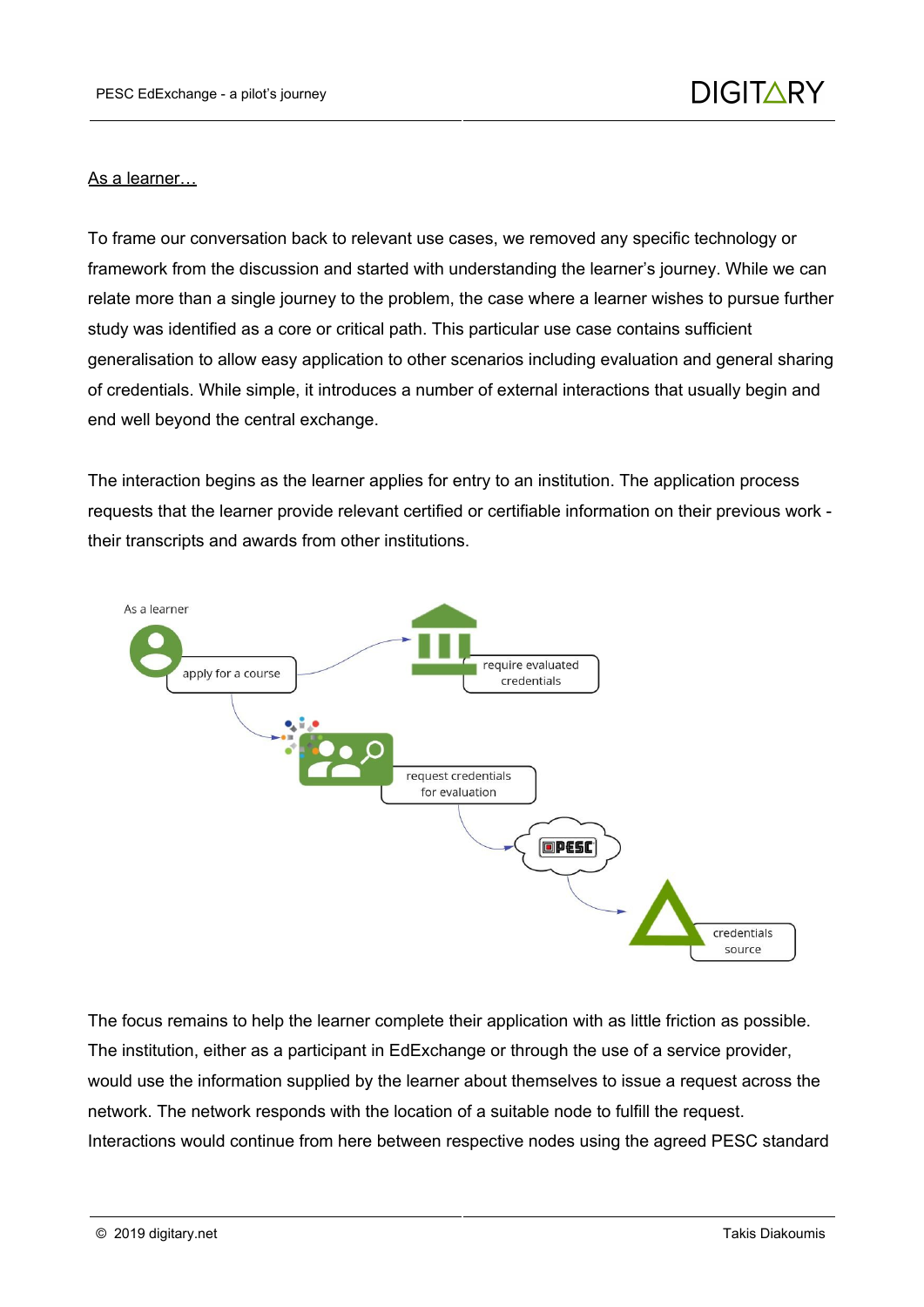or even other document types including text and PDF depending on what each node is requesting and what the other supports.

## The critical interaction

The critical interaction here is the request to the EdExchange Directory Server. Hosted by PESC, the Directory Server maintains a list of supporting Network Servers across the EdExchange system and includes information on each node including the schools or institutions they might represent. An early cost of entry into the exchange is this addition of a Network Server that becomes an organisation's interface between its own internal systems and other participants.



Every request made by a network server to another is recorded and acknowledged serving as confirmation between nodes that communication was made. Depending on the type of request, acknowledgments inform the other party of the state of a request - for example, communicating that a requested learner has multiple matches or that they do not exist within the requestee's system.

As the PESC standard continues to evolve, recent work with PESC Global Education Organisation (GEO) Code begins to realise EdExchange's global potential. GEO Code support within EdExchange was identified as a key benefit for ECE and Digitary and seen as a very natural fit given our respective international operations and reach.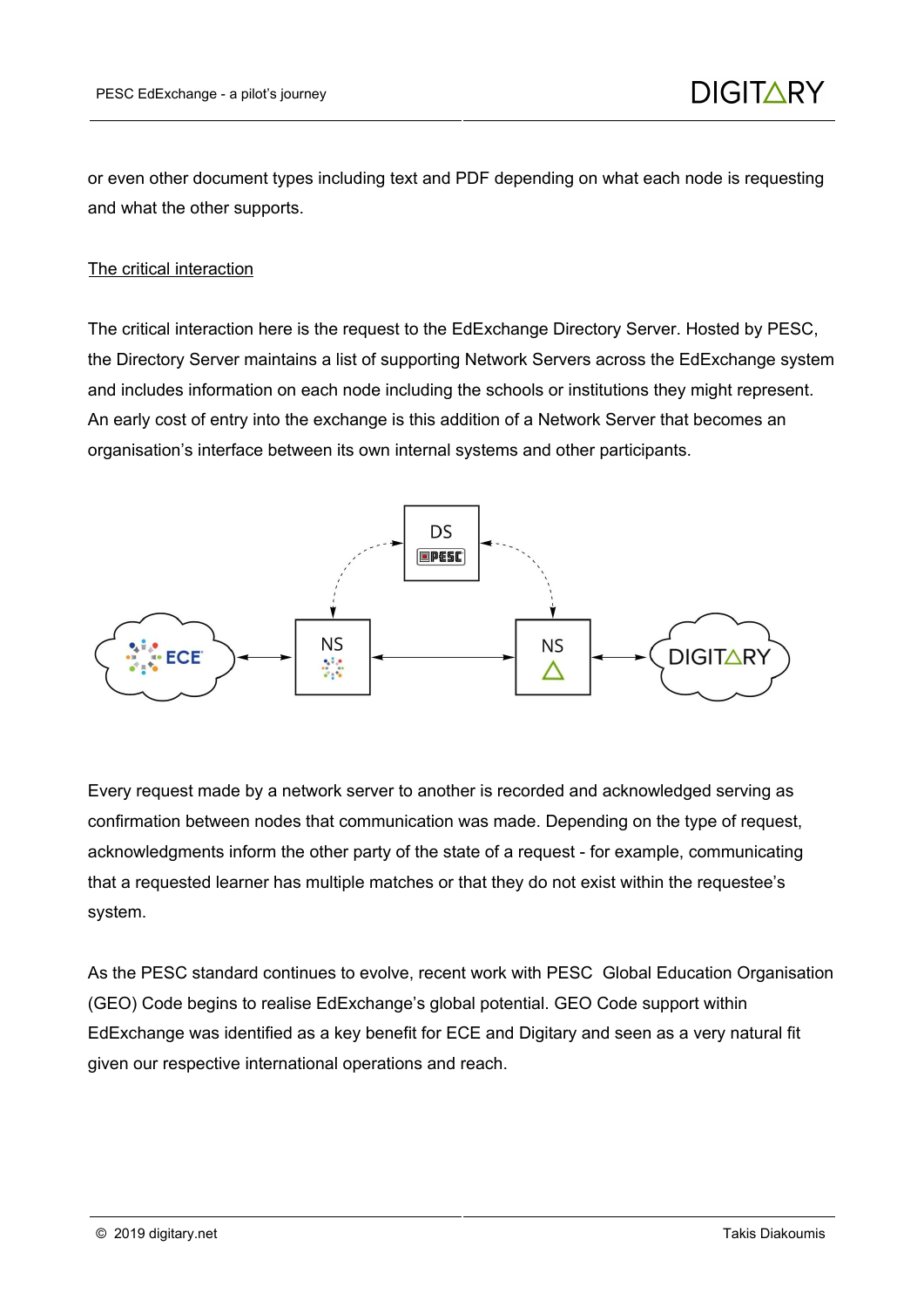#### Learner Consent - unlocking the information

The right to privacy remains the guiding principle when accessing and conveying learner information to the requesting system. As the data subject, the learner should remain in full control of the process - even though it is highly likely they initiated the conversation as described in our core use case earlier. While EdExchange does not specifically cater for or enforce learner consent, work in this area necessitated a change to the specification to support it. A specific enumerated return value now informs the requesting party that the learner has denied access to their documents and the conversation effectively ends there. Where the learner grants consent, the workflow continues normally.

Specific delivery of this model is left to respective participating implementations. Organisations could, for example, enforce a model as described here or something similar to comply with any legislated frameworks they would need to adhere to. In any case, learners would need to be notified and clearly informed about who is making the request for their documents and perhaps even which specific documents the learner would like to make available.

#### Sequence of events

Like an Olympic sprint relay, requests move between Network Servers following Directory Server discovery as associated responses and a complex series of asynchronous executions begin. While every request received is recorded and acknowledged, participating Network Servers reach into their respective domains in search of learner information. Consent triggers are fired ensuring the learner as the data subject is tightly coupled to the process and they agree to release their documents to the requesting party.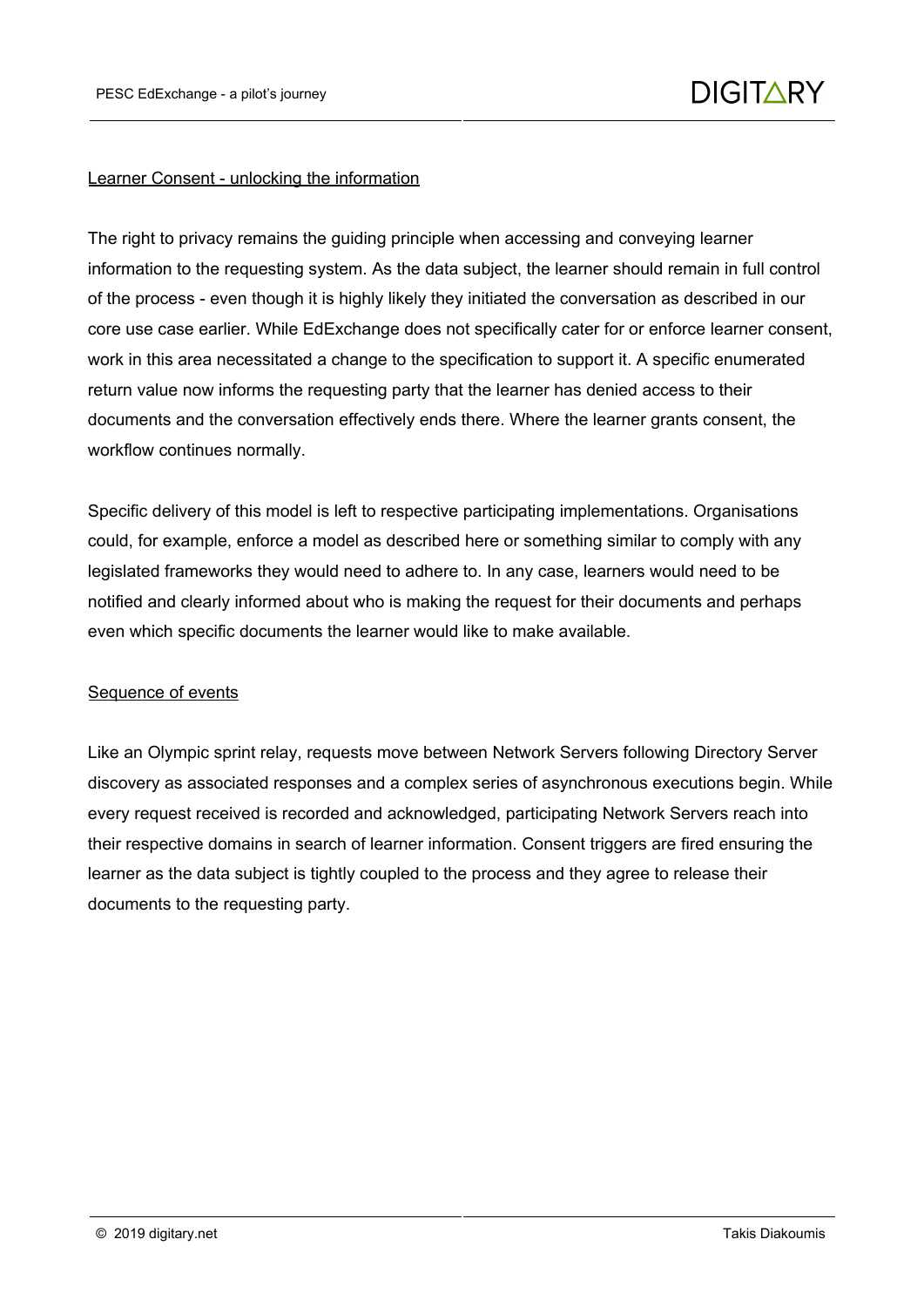

While EdExchange supports a number of response types that could short-circuit the sequence, the two critical decision points are whether the learner exists within the requestee's system and that they provide the necessary consent to release their documents. If either condition is not met, the requestor is informed using the appropriate message and the conversation ends.

Of note is the fact that the process effectively idles as the consent model kicks in and the conversation waits for the learner to respond. There is no specific wait time applied to the sequence at this stage and the workflow could, at least theoretically, take a very long time to resume. Respective nodes could enforce their own wait or timeout limit and inform the corresponding system accordingly - again, the specification allows implementing systems to manage this on their own terms.

#### **Iterations**

Access to the reference implementations for both the Directory and Network servers allowed for a quick assimilation of the technical solution. As a side effect, this also represents a firm acknowledgment for partners who came before us and helped progress both the data standard and the exchange platform.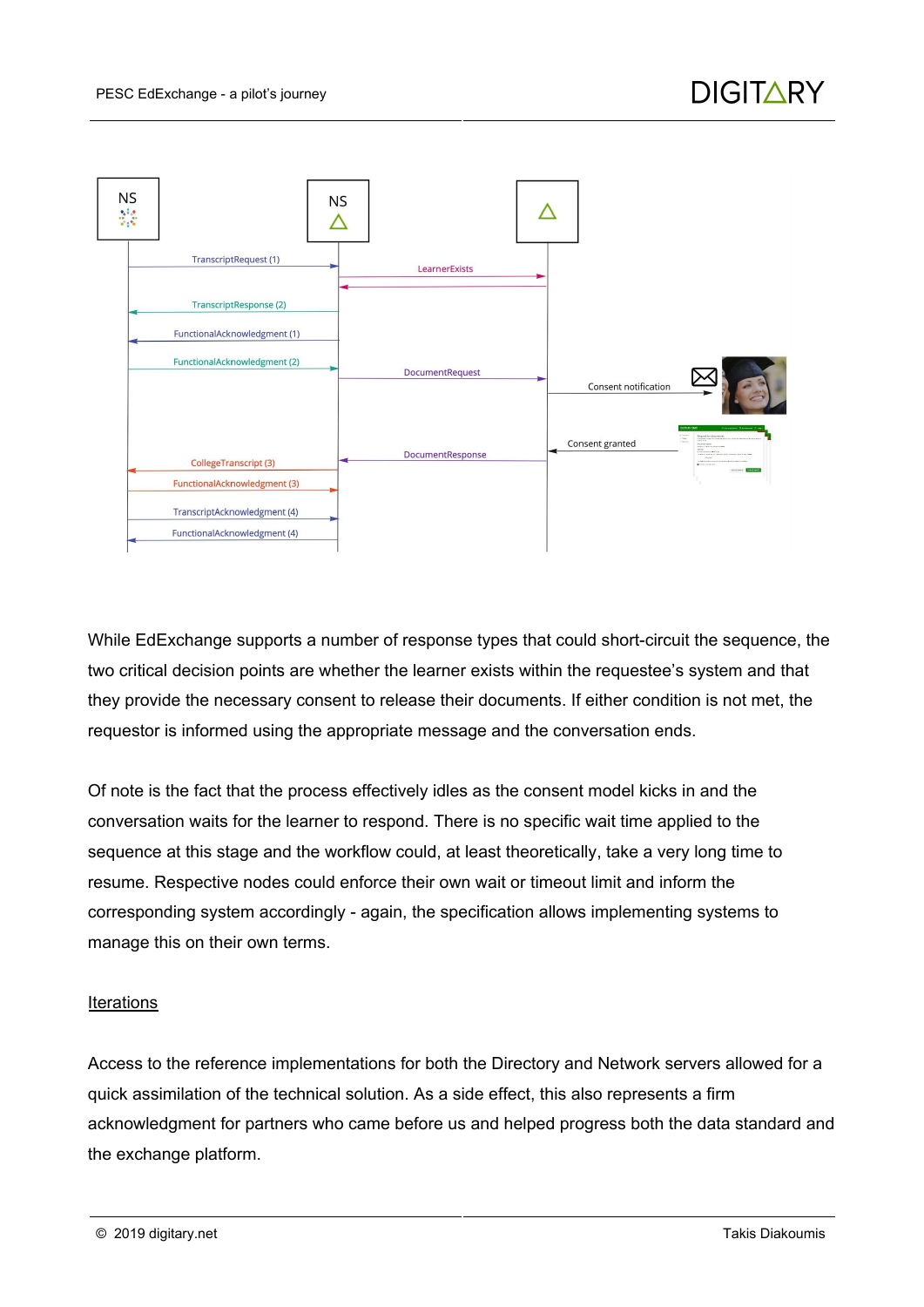

Throughout the development process the PESC community was consulted and informed of our progress with our pilot partner. There was a healthy exchange of ideas where we presented views on language and workflow, the placement of labels and enumerated values for specific message types. Leading the way was a spirit of cooperation - where we might compete we also collaborate and it is only with shared goals that any standard and partner exchange can succeed.

Thanks to the countless hours of work by others through PESC groups, a reference implementation for the EdExchange Network Server (and the Directory Server) is freely available allowing interested parties to quickly build and deploy their own node. This reference implementation available on GitHub, formed the basis for the system constructed here.